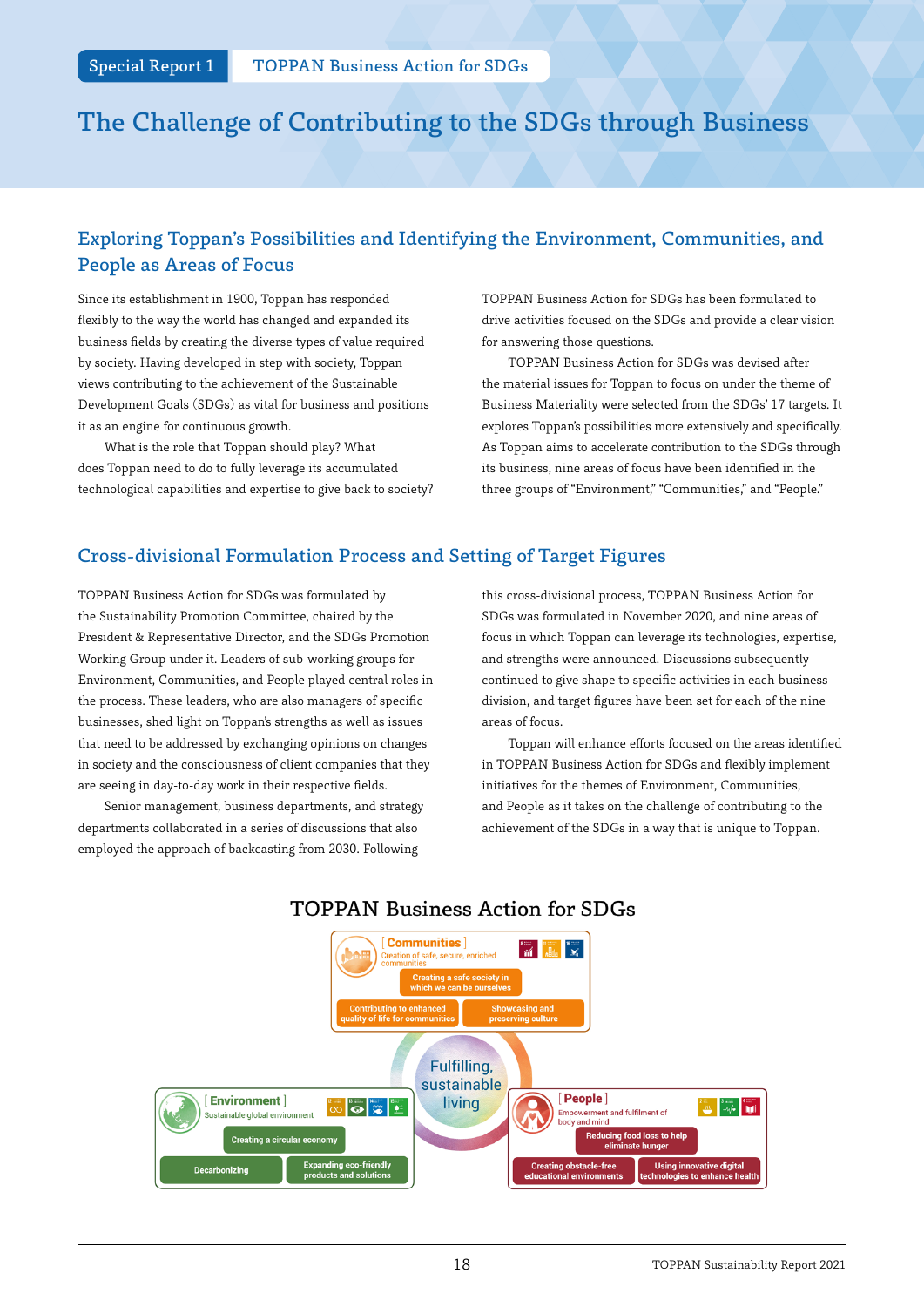## The Thinking behind TOPPAN Business Action for SDGs

Messages from the Leaders Involved in its Formulation

### Addressing the Challenge of Leading Society with Integrity



Environment Working Leader Michihiro Yamada Senior General Manager Marketing Strategy Department Packaging Solutions Subdivision Living & Industry Division

Interest in the SDGs among client companies has increased rapidly, and they are seeking not individual solutions but more comprehensive proposals that help to enhance their corporate brand and value. With this in mind, I thought that TOPPAN Business Action for SDGs needed an element of being an effort to lead society. For example, the target we have set to make 100% of the packaging products we sell sustainable is a significant challenge for Toppan, but it is a theme that will gain interest from our stakeholders. The important thing is to approach the targets with integrity. Toppan's approach as I see it will be to consistently and earnestly make good on the commitments we have made to stakeholders one by one.

### Designing Businesses that Effortlessly Balance Corporate Growth and the SDGs in Fields Where We Can Leverage Toppan's Unique Strengths



## **Communities** Working Leader

Nobuhito Owaki Head of Business Architecture Center DX Design Division

When we were devising this blueprint, there was a lot of discussion centered on what an approach that epitomized Toppan was. For example, one of the areas of focus is "showcasing and preserving culture," but the culture that we are talking about is not just famous sightseeing spots and cultural assets. It includes all elements of culture related to people's everyday lives, such as culinary culture, folk traditions, and customs. This is precisely the kind of thing that Toppan can do on account of the knowledge and expertise it has accumulated in providing infrastructure for our lives. Under the theme of Communities, Toppan can also take advantage of its know-how in the fields of culture, regional communities, and balancing convenience with privacy. I think that contributing to the accomplishment of the SDGs through business means designing businesses that effortlessly drive growth for the company, satisfaction for employees, gains for client companies, benefits for society, and the achievement of the targets set out by the SDGs.

### Using Toppan's Technologies and Expertise to Contribute to Learning for People All Over the World



#### People Working Leader

Kaoru Yamashita Senior General Manager Experience Design Department Marketing Subdivision Information & Communication Divisi

The SDGs are a considerable shared challenge for the world, and it will be essential to share the same set of values to achieve them. Education is vital for communicating and sharing our values, and printing technology has made a significant contribution to the expansion of education. I think one of the reasons that Christianity spread was probably the ability to use printing technology to propagate the medium of the Bible. An educational platform that facilitates learning for people throughout the world is important for the SDGs, and I think Toppan has the foundation to be able to create it. Based on that thinking, we have identified "creating obstacle-free educational environments" as an area of focus and set targets to contribute to learning for people in Japan and overseas. We will focus activities on people all around the world, combining Toppan's technologies and expertise with the strengths of client companies.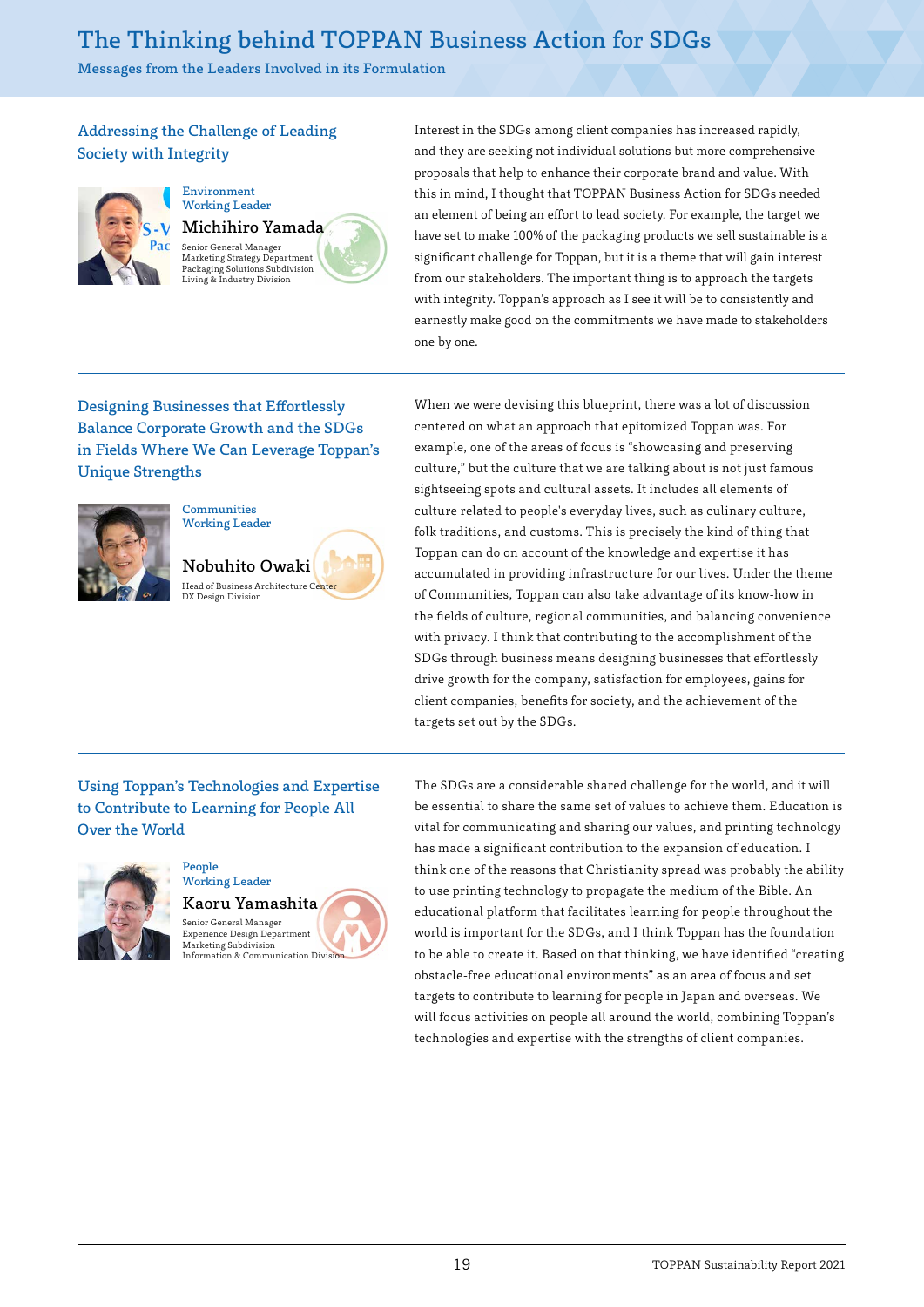Engaging in More Extensive Discussions with Colleagues and Clients and Evolving and Strengthening Collaboration Globally



Yuko Takano General Manager Development Strategy Technology Innovation Center Business Development Division

Business Development Manager

Naturally, the content of TOPPAN Business Action for SDGs itself holds a lot of value, but so also does the formulation process. This is the first time that senior management, business departments, and strategy departments have come together to have such specific discussions about contributing to the SDGs through business, and a series of processes have made it possible to visualize the responsibilities, potential, and various elements of Toppan. Externally, it is essential that Toppan, as a B-to-B company, collaborates with client companies to contribute to achieving the SDGs. One of the issues to address going forward will no doubt be how to advance proposals and enhance collaboration while eliciting an understanding of our approach. Cross-border cooperation and cross-sector collaboration between companies will be key to achieving the SDGs. We will proactively participate in global platforms and drive a multifaceted approach to contributing.

### Establishing a Specialist SDGs Support Team and Accelerating Contribution in Collaboration with Clients



## Hidenori Imazu

TOPPAN SDGs Unit Leader

General Manager Brand Promotion Department Marketing Subdivision Information & Communication Division

Quantitative targets have been set in each of the nine areas of focus. It was hard work using backcasting to devise scenarios accompanying the specific figures, but the process enabled us to have more in-depth discussions and enhance consciousness of the targets. I believe that presenting these figures to stakeholders and making commitments will drive the necessity to get things done. As a next step, we launched the TOPPAN SDGs Unit in February 2021. This is a cross-divisional specialist SDGs team that will provide assistance from overall design to implementation of specific measures to offer one-stop support covering the entire SDGs value chain of client companies, from upstream to downstream. We will work more closely with client companies than ever before and accelerate efforts to contribute to the achievement of the SDGs together.

> Dialogue on the formulation process and vision for the future [https://www.toppan.com/en/sustainability/f](https://www.toppan.com/en/sustainability/feature_2021_1/)eature\_2021\_1/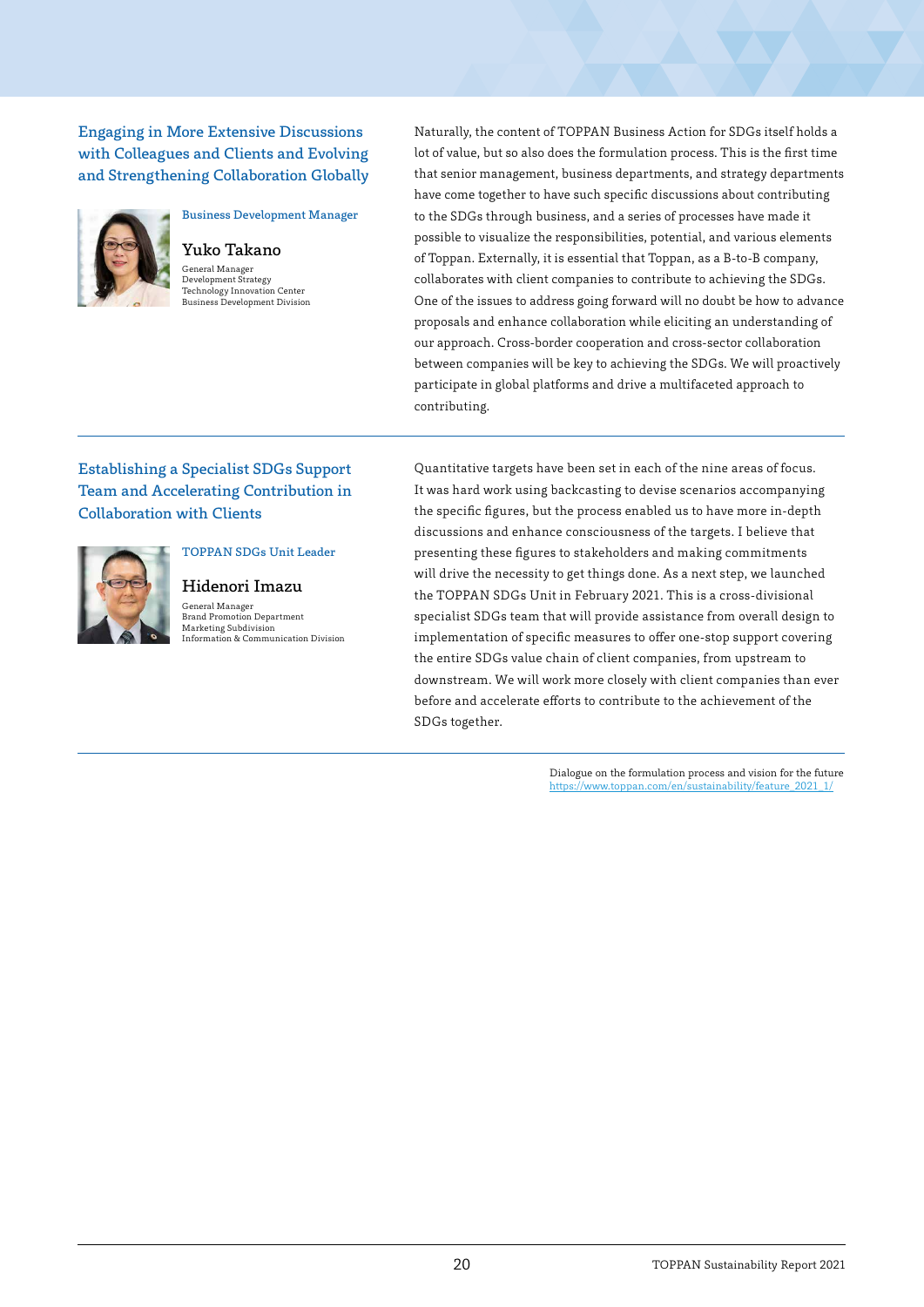

### Initiatives and Target Figures for "Environment"

#### ❶ Creating a circular economy

Prevent pollution and destruction due to waste by driving processes from sharing and recovery to upcycling based on the 3Rs (reduce, reuse, recycle), product life extension, and material development.

#### ❷ Decarbonizing

Contribute to reduction in greenhouse gas emissions and the mitigation of global warming by providing eco-friendly materials and schemes as well as solutions for energy saving and energy creation.

#### ❸ Expanding eco-friendly products and solutions

Expand Toppan's development of mono-material GL FILM and other eco-friendly products and solutions and ensure contribution to the environment is visible and widely recognized by establishing certification programs.



#### Percentage of sales of eco-products and solutions



### Case Study

### Mono-material Packaging

Toppan is focusing efforts on enabling mono-material packaging to enhance recyclability and provide a solution to the problem of plastic waste, something that has become a significant issue in recent years.

Conventional film packaging is formed of multiple materials to enhance functionality, but this presents obstacles for recycling.

Toppan's GL BARRIER range of transparent barrier films enjoys a leading share of the global market. Toppan has added to the range with the development of barrier films using the three main materials used in flexible packaging (PE, PP, and PET) as their substrates. These films enable mono-material packaging consisting of a single material to be expanded to a wider range of fields.

Toppan is also participating in a pioneering research program organized by the New Energy and Industrial Technology Development Organization (NEDO) in which businesses and academic institutions are collaborating to establish material recycling processes.



In addition to the mitigation of global warming and reduction of plastic waste, Toppan is exploring how packaging can address a wide range of other social issues, such as by reducing food loss. By developing and providing "SUSTAINABLE-VALUE™ Packaging," a range of products that offer value for the Earth, Toppan will contribute to shaping a sustainable future.

### Sachets that Are Good for Your Hair and the Planet

As a global manufacturer of consumer goods, Unilever has announced commitments to reduce plastic consumption and is undertaking initiatives throughout the world covering processes from manufacture to disposal. Based on a collaboration with Toppan, a monomaterial film package was adopted for Unilever Japan's "Lux Luminique Sachet Set Limited Design," which went on sale in April 2021. While conventional packaging consists



of multiple materials, including aluminum material, the packaging for this product is composed of Toppan's PETbased GL FILM and a PET sealant. The two companies collaborated on content suitability and quality tests, resulting in a switch to a mono-material package that provides outstanding barrier performance, content preservation, and low adsorption. In addition to improved recyclability, it is also possible to cut CO2 emissions by 25%.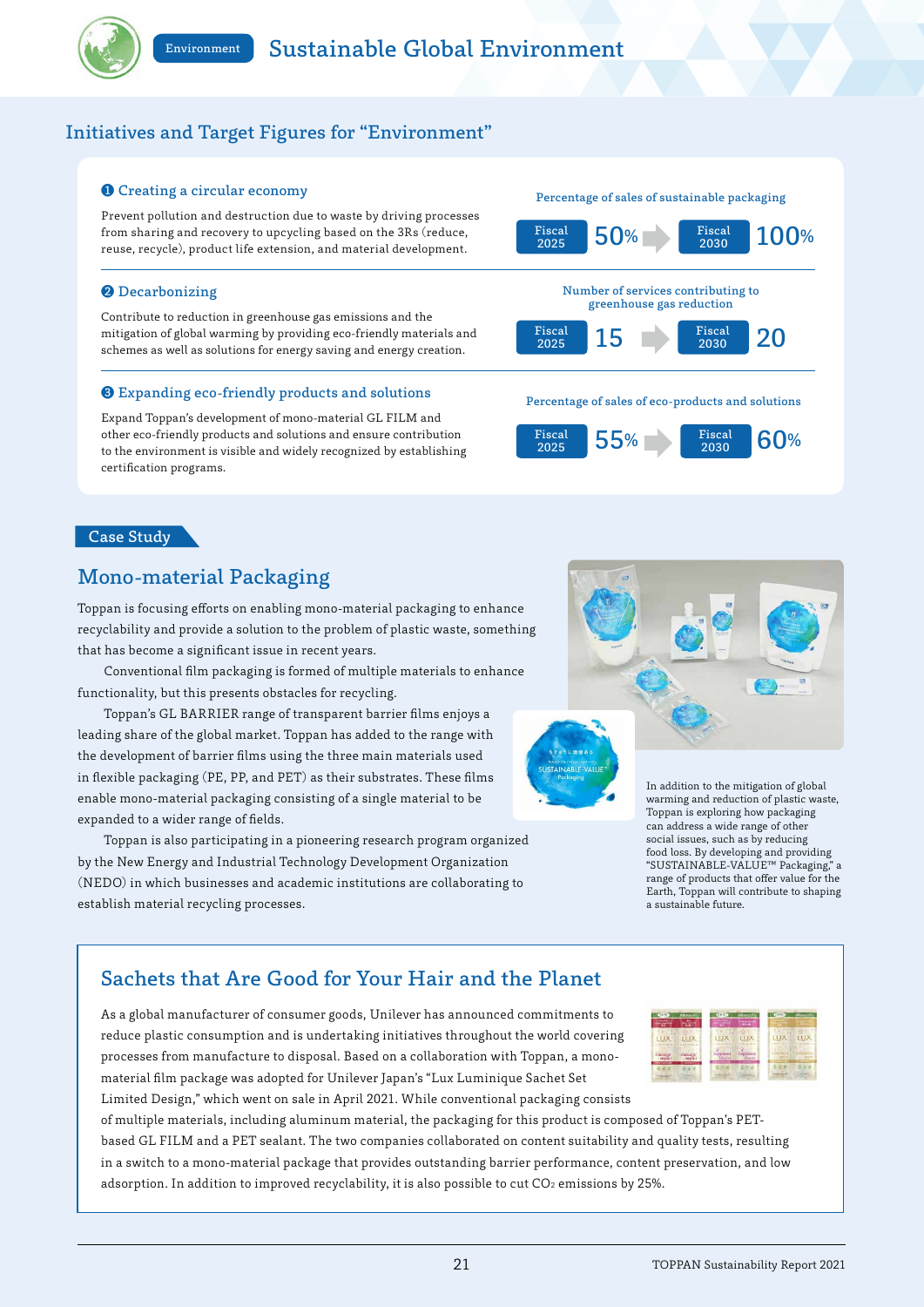

### Initiatives and Target Figures for "Communities"

#### ❶ Creating a safe society in which we can be ourselves

Leverage security system technologies to create environments that enable everyone to use their own data safely and provide personal data usage services that achieve both enhanced usability and privacy protection.

#### ❷ Contributing to enhanced quality of life for communities

Take advantage of Japan-wide network and digital technologies to provide residents with optimal region-specific services and contribute to sustaining provincial cities.

#### ❸ Showcasing and preserving culture

Combine experience in the fields of culture and education with cutting-edge technologies to develop solutions for preserving and passing down tangible and intangible culture and protecting the world's diversity.

#### Case Study

### Smart City Business

Smart city initiatives have a high level of compatibility with Toppan's activities, and Toppan sees the field as one in which it can contribute significantly by leveraging a network covering multiple sectors and the knowledge and expertise garnered thus far. Toppan has set out six areas in which efforts will be focused: (1) Fundamental Infrastructure, (2) Healthcare, (3) Digital Government, (4) Education, (5) Tourism & Regional Revitalization, and (6) User Interface (UI) & User Experience (UX). Based on these, Toppan aims to accelerate value creation for society through its smart city business.



2025

## Remote Sensing Service Using ZETA

Toppan is conducting nationwide pilot testing in Japan as it aims to contribute to solutions to social issues in provincial regions by providing remote sensing services that use ZETA, a next-generation Low Power Wide Area (LPWA) network protocol. One example is REMOWARNA, a ZETA-based remote animal trap sensing system developed by Toppan as a

countermeasure to the worsening problem of wild birds and animals damaging crops and causing problems in areas in which humans live throughout Japan. Installing REMOWARNA on traps makes it possible to effectively monitor and manage the traps remotely even in mountainous regions with no cellular network coverage and in environments with limited access. In pilot testing in Okuma, Fukushima Prefecture, Toppan is working with ALSOK Fukushima Co., Ltd. to provide a one-stop service for trap installation, monitoring, and capture.





Trap with sensor







Number of archives of materials related to culture and industry

 $F_{1}$   $F_{1}$   $F_{1}$   $F_{1}$   $F_{1}$   $F_{1}$   $F_{1}$   $F_{1}$   $F_{1}$   $F_{1}$   $F_{1}$   $F_{1}$   $F_{1}$   $F_{1}$   $F_{1}$   $F_{1}$   $F_{1}$   $F_{1}$   $F_{1}$   $F_{1}$   $F_{1}$   $F_{1}$   $F_{1}$   $F_{1}$   $F_{1}$   $F_{1}$   $F_{1}$   $F_{1}$   $F_{1}$   $F_{1}$   $F_{1}$   $F_{1$ 

Number of services enriching people's lives (Use of VRM platform)



Fiscal 2030